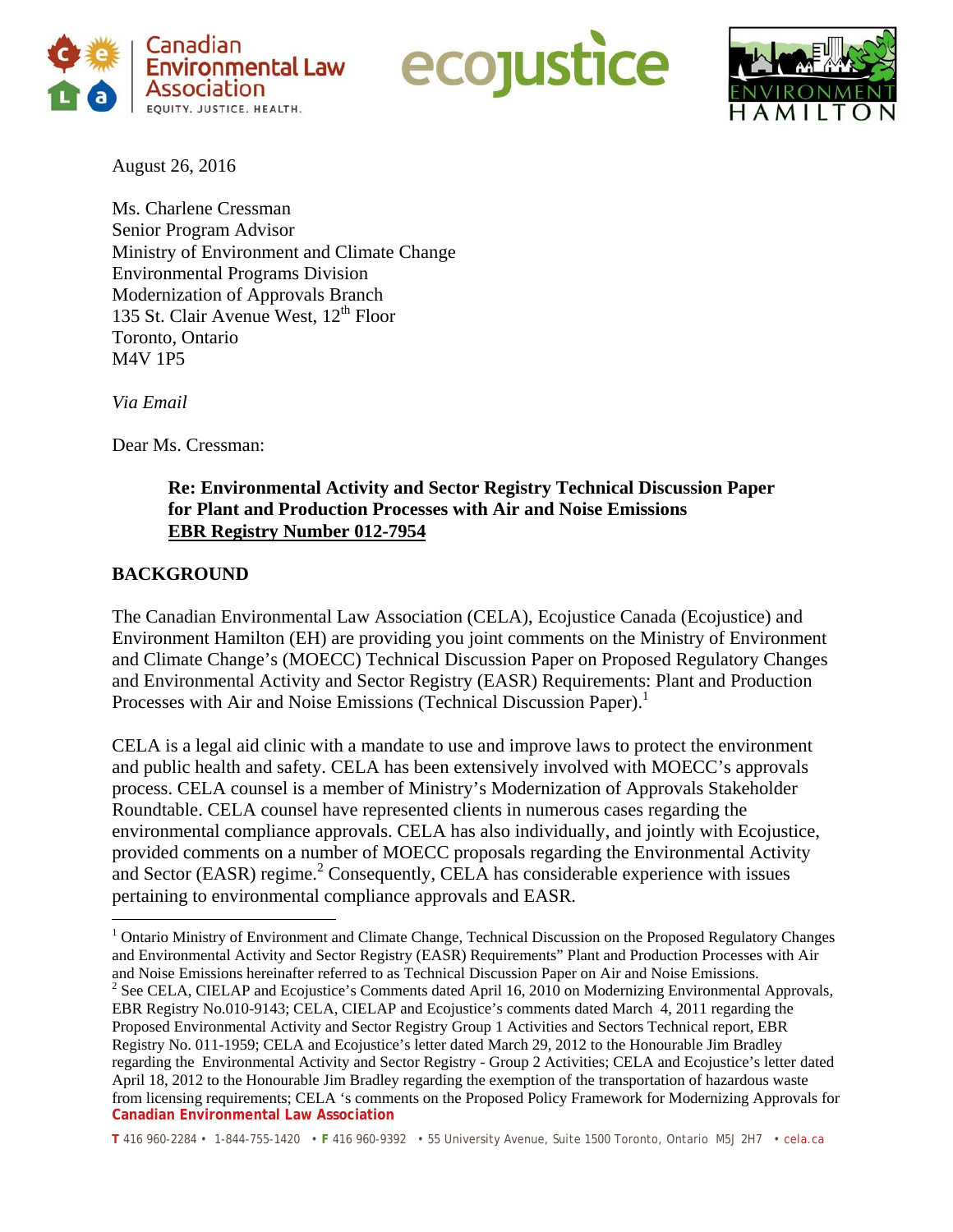Ecojustice is Canada's premier non-profit organization providing free legal and scientific services to protect and restore the environment and human health. From offices at four locations in Canada in three provinces, Ecojustice legal counsel and scientists work on leading environmental issues across the country at every level of court. In recent years, Ecojustice has worked on behalf of several communities confronted with pollution concerns from provincially regulated facilities, including members of the Aamjiwnaang First Nations near Sarnia. Through Ecojustice's work with communities like Aamjiwnaang, the organization has developed an indepth understanding of the limitations and weaknesses of the approvals process. Ecojustice's senior scientist is also a member of the MOECC's Stakeholder Roundtable to modernize the approvals process.

EH is a non-profit organization which helps Hamiltonians develop the skills and knowledge to protect and enhance the environment. EH's director is the co-chair of the MOECC's Working Group on O.Reg 419/05- Local Air Quality, which facilitates discussion on a broad range of issues related to air regulation, including environmental compliance approvals. EH has been actively involved in addressing the problem of industrial air emissions in Hamilton, including the problem with fugitive emissions. EH has also been extensively involved in addressing the adverse effects caused to local citizens by facilities discharging noise and odours within the Hamilton area.

## **GENERAL COMMENTS**

We have reviewed the Technical Discussion Paper and have a number of serious concerns. In particular, we are concerned with the MOECC's proposal to delegate to a Qualified Person (QP) the responsibility of making determinations of whether the discharge of contaminants has the potential to cause adverse effects. The MOECC is proposing to define a QP, for the purpose of the proposed EASR regulation, as a person with a license or a limited license under the *Professional Engineers Act*. 3

We are also concerned that the proposed length of time for notification of complaints to the MOECC is at odds with the notification requirements generally established under provincial environmental legislation.

## **SPECIFIC COMMENTS**

## **Improper Delegation of the Director's responsibility to a 'Qualified Person'**

According to the Technical Discussion Paper, the MOECC is proposing to delegate responsibility for determining the extent of the adverse effects to a QP in the following circumstances:

Ontario Natural Resources dated November 13, 2012 and CELA comments dated December 21, 2015 regarding regulations prescribing certain short term water takings as EASR activities. <sup>3</sup> *Ibid.* at p. 24.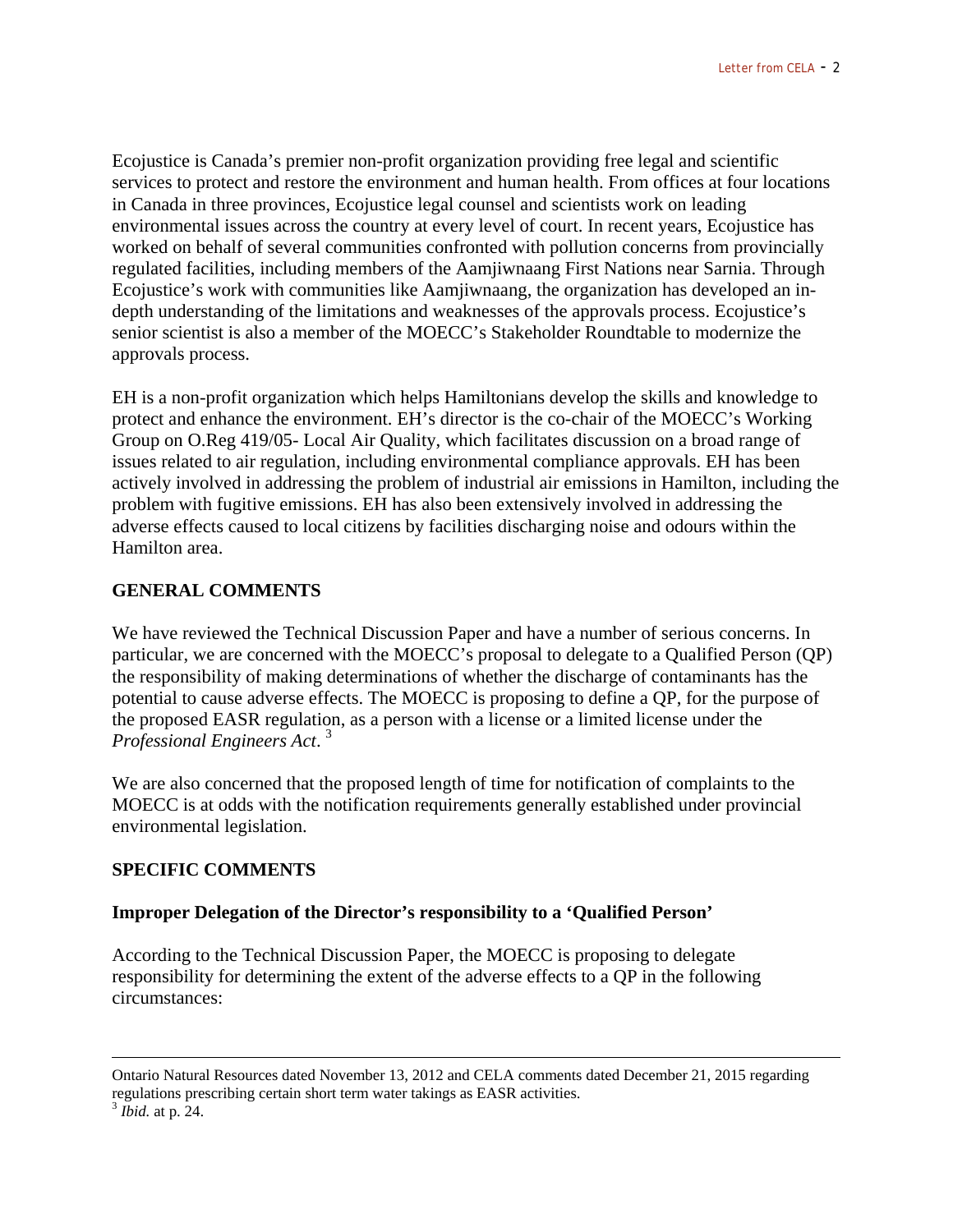- where an Emission Summary and Dispersion Modelling (ESDM) report indicates that the concentrations of a contaminant will be above the level published by the Ministry in the "Jurisdictional Screening Level (JSL) List – A Screening Tool for Ontario Regulation 419: Air Pollution – Local Air Quality; $<sup>4</sup>$ </sup>
- where contaminants do not have a standard set out in Schedule 2 or 3 in O.Reg 419/05 or a guideline limit set out in the ministry document "Summary of Standards and Guidelines to support O.Reg 419/05 - Air Pollution- Local Air Quality as amended<sup>5</sup>;
- $\bullet$  where and ESDM report identifies fugitive and dust sources<sup>6</sup>;
- $\bullet$  where noise levels exceed the setback requirements<sup>7</sup>; and
- where odour levels exceed setback requirements.<sup>8</sup>

The MOECC's proposal to delegate responsibility for assessment of whether contaminants discharged from a facility will cause adverse effects to a QP is fundamentally at odds with the evaluative criteria which were established for assessing the eligibility of an activity for the EASR. When the Ministry introduced the EASR regime in Ontario it indicated that it would only apply to facilities and/or activities which posed minimal risk to the environment and which had predictable impacts that could be regulated by pre-set rules.

If the extent of the adverse effects caused by the discharge of a contaminant by a facility cannot be readily determined and subject to pre-set rules, it should not be subject to the EASR process. Instead the facility should be subject to an Environmental Compliance Approval (ECA). The MOECC instead is inappropriately proposing to transfer certain activities to the EASR regime by delegating the determination of the adverse effects to a QP. This approach clearly contravenes the evaluative criteria which were established for the EASR regime and broadens the scope of its application to activities and facilities which should clearly remain subject to an ECA.

The responsibility for assessing whether facilities discharging contaminants into the air will cause adverse effects is the responsibility of the Director of the MOECC under section 9 of the *Environmental Protection Act (EPA)*. We are very concerned about the MOECC's proposal to delegate this core government responsibility under the *EPA* to a QP who will be hired by an EASR applicant to make the assessment. The proposal establishes a process whereby the extent of adverse impacts caused by discharge of contaminants from a facility and the appropriate mitigative measures will be entirely left to the discretion of a QP hired by that very same facility. Given that it is the facility that will hire and pay the QP for his or her assessment, the QP has an inherent conflict of interest. Thus, there is a very real concern that the assessment of potential adverse effects from these activities will not be made independently and impartially. We are very concerned about the disturbing trend of MOECC allowing facilities which are known to pose increased environmental risks to register under the EASR regime and to inappropriately delegate to a QP the responsibility for making the determination about whether the facility is causing

 $\overline{a}$ 

 $^{4}$ *Ibid*, at p.7, O.R-1, iv.<br> $^{5}$ *Ibid*. at p. 7, OR-1, v.

<sup>I</sup>*bid*. at p. 7, OR-1, v. <sup>6</sup> *Ibid*. at p.8, O.R-2. <sup>7</sup> *Ibid*. at p. 11,O.R-4,v. 8 *Ibid*. at p. 4, O.R 6.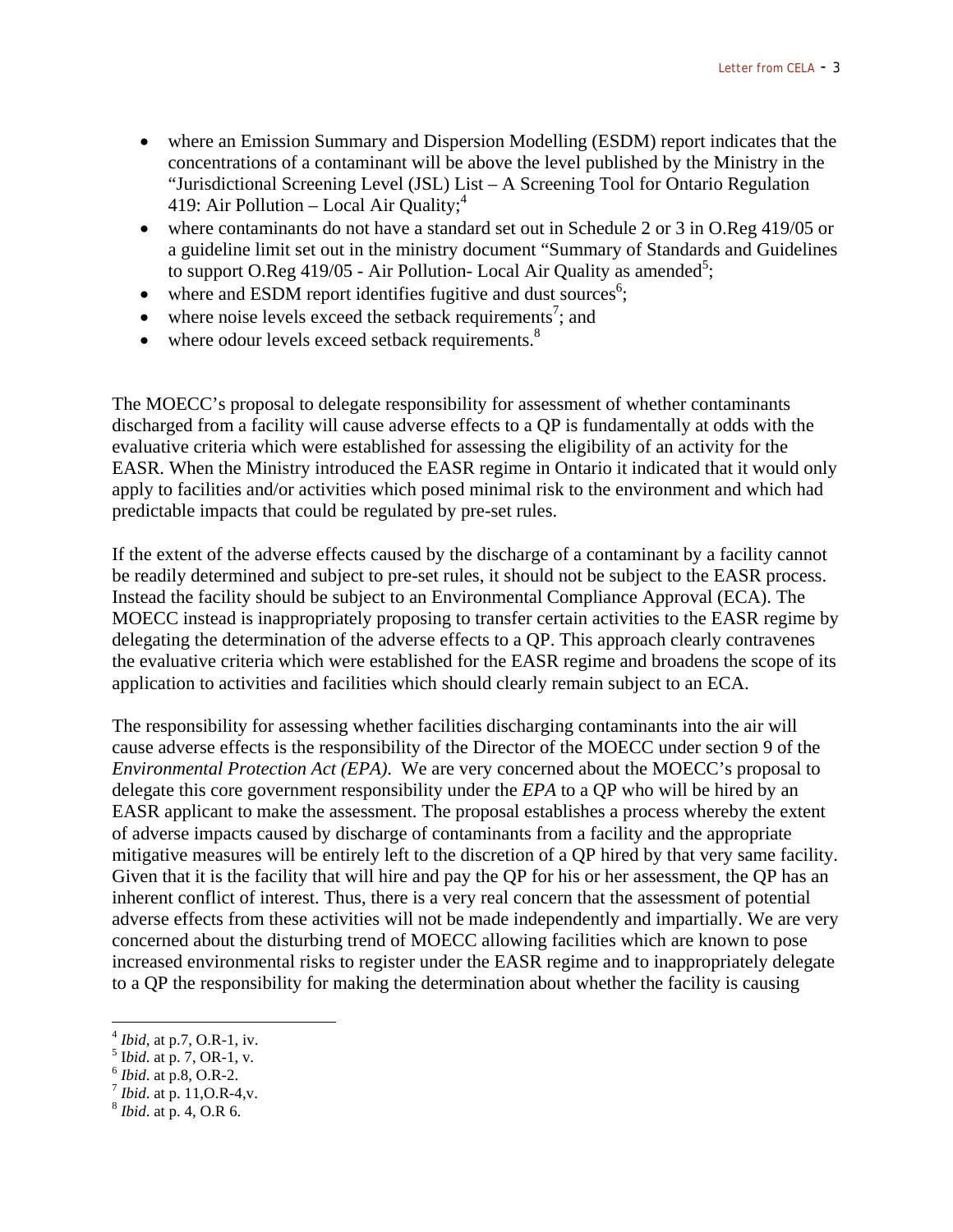adverse effects. Last year CELA raised similar concerns with respect to the MOECC's proposal to include certain short term water takings as EASR activities. In a letter to Mr. Ben Hatcher, Senior Program Advisor, MOECC, dated December 21, 2015, CELA raised concerns regarding a proposal to delegate to the QP the authority to determine whether a water-taking for construction dewatering could be safely discharged on land. CELA stated that "[i]n view of the potential adverse impacts that could be caused by the discharge of water on land, CELA is of the firm view that the decision should not be delegated to a third party hired by the proponent." A copy of our letter to Mr. Hatcher dated December 21, 2015 is attached. Ecojustice raised similar concerns two years ago regarding QPs in relation to the MOECC's policy review of contaminated soils.<sup>9</sup>

The proposal to delegate the assessment of adverse effects to a QP is also at odds with MOECC's position in the Technical Discussion Paper that activities which pose an increased risk should remain within the ECA process. The Technical Discussion Paper states that a facility that has requested or has been issued a site specific air standard, or a technical standard, will not be eligible for the proposed EASR regulation. According to the MOECC, "[f]acilities that are above these air standards pose an increased risk and therefore require technical review through the existing ECA process."<sup>10</sup> The MOECC has failed to provide any rationale as to why these same considerations should not apply in relation to facilities which are discharging contaminants at levels above the JSL List, facilities which emit fugitive dust sources, and facilities which do not meet the noise or odour set back requirements.

The Ministry's Technical Discussion Paper minimizes the environmental and health risk posed by the discharge of contaminants from these facilities. The Technical Discussion Paper, for instance, states that fugitive dust, if not properly managed can result in the loss of the enjoyment and use of neighboring properties. The potential adverse impacts from fugitive dust are not limited simply to loss of enjoyment of property. Fugitive dust particles which are less than 10 microns or smaller  $(PM_{10})$  can, when inhaled, cause respiratory illness, lung disease and even premature death in sensitive individuals. Similarly, exposure to noise pollution, depending on duration and intensity, can cause serious health impacts including hearing loss and impaired cognitive and psychological functions. Accordingly, it is important that the MOECC's section 9 Director undertake a review the QP's assessment of the extent of the adverse effects from these activities and the appropriateness of any recommended mitigative measures.

## **Notification Requirements**

The Technical Discussion Paper is proposing that if a person engaging in the prescribed activities receives a complaint with respect to the facility, and the complaint relates the natural environment, the Local MOECC District Manager must be notified of the complaint no later than two (2) business days after the complaint is received.<sup>11</sup> We fail to understand why the MOECC is providing two days for notification when the environmental legislation generally requires

 $\overline{a}$ 

<sup>&</sup>lt;sup>9</sup> See Submission by Laura Bowman, Barrister and Solicitor, Ecojustice to Atif Durrani, Senior Policy Advisor, Land and Water Policy Branch, Ministry of the Environment and Climate Change, re; MOECC policy review of contaminated soils, December 17, 2014.<br> $^{10}$  *Ibid.* at p.5.

<sup>&</sup>lt;sup>11</sup> Technical Discussion on Air and Noise Emissions, p.17, O.R-9, Complaints Reporting Requirements.